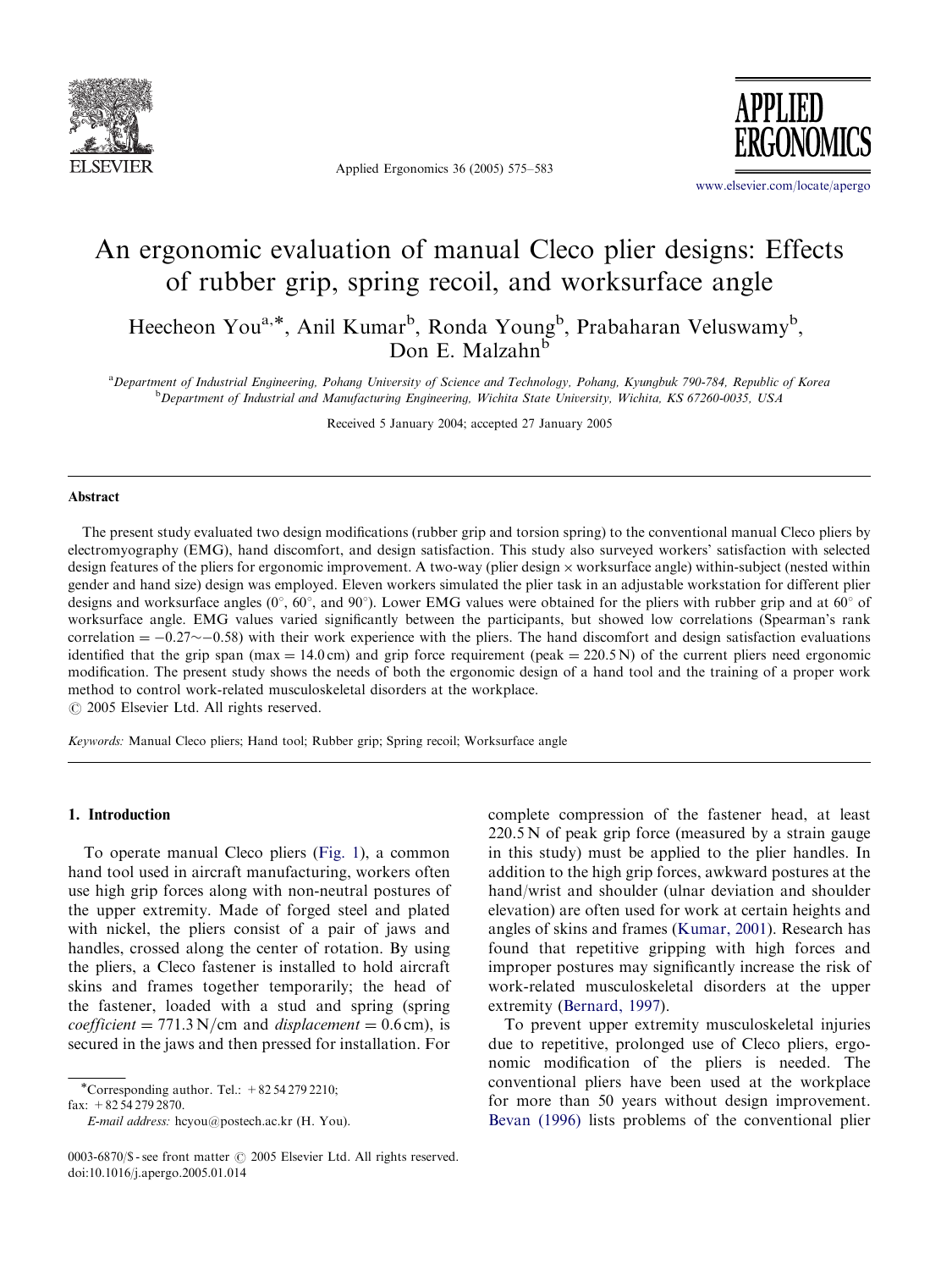<span id="page-1-0"></span>

Fig. 1. Operation of manual Cleco pliers with a fasteners. <sup>1</sup>Outer distance between the handles at the position between the middle and ring fingers; <sup>2</sup>when the handles are completely open;  $\frac{3}{2}$ prior to force application to install a fastener;  $\frac{4}{2}$ when the fastener head is completely pressed down. (a) plier operation, (b) pliers and (c) fastner.

design, which include the handle opening being too wide, handle geometry causing deviated hand/wrist postures, and handle texture lacking sufficient friction. No follow-up study, however, has been conducted to examine the potential effects of ergonomic design changes for the pliers.

The goals of the present study were to: (1) evaluate the effectiveness of two design modifications (rubber grip and spring recoil) to the conventional pliers and (2) identify design features of the pliers requiring ergonomic modification. Three measures (EMG, hand discomfort, and design satisfaction) were employed to evaluate the two design additions and workers' satisfaction was surveyed for selected design features. Based on the ergonomic evaluation of the pliers, design recommendations were provided for manual Cleco pliers for better comfort, productivity, and health of the users at work.

## 2. Methods and materials

#### 2.1. Participants

Workers were recruited at an aircraft manufacturing company by considering their work experience with Cleco pliers, health condition, and hand size. Workers having at least 1 year of experience with the pliers and no history of musculoskeletal injuries at the upper extremities were selected. Three hand-size groups (small:  $\leq$ 33%ile; medium: 34–66%ile; and large:  $\geq$  67%ile) were defined for each gender based on the handbreadth data (at the metacarpals) of the US pop-ulation ([Pheasant, 1996](#page--1-0)): for males,  $\langle 8.8 \text{ cm} \rangle$  for small, 8.8–9.2 cm for medium, and  $>$ 9.2 cm for large; for females,  $\langle 7.3 \text{ cm}$  for small, 7.3–7.7 cm for medium, and  $>$  7.7 cm for large. The company allowed workers to participate in the study during their regular work hours.

Eleven workers (two participants for each of the three hand-size groups of each gender except the male large hand-size group) participated in the plier evaluation experiment. All the workers were 21 years of age or older (*mean* = 32,  $SD = 10.2$ , and *range* = 23-48). Their experience with manual Cleco pliers ranged from 1.5 to 10 years (*mean* = 4.5 and  $SD = 2.9$ ).

### 2.2. Apparatus

A workstation adjustable in height and angle [\(Fig. 2](#page--1-0)) was constructed to simulate the Cleco plier task in a laboratory setting. At the workstation, the height (73.7–109.2 cm from the floor) and horizontal angle  $(0-120^{\circ})$  of worksurface and the horizontal distance (25.4–50.8 cm) of the foot location marker (from the workstation) can be controlled. The worksurface height and foot location adjustment ranges were determined to accommodate 95% US population (5%ile female to 95%ile male) in terms of stature for a standard work posture (20 $^{\circ}$  of shoulder flexion, 40 $^{\circ}$  of elbow flexion, and trunk and legs straight) during fastener installation/ removal. The worksurface angle adjustment range was